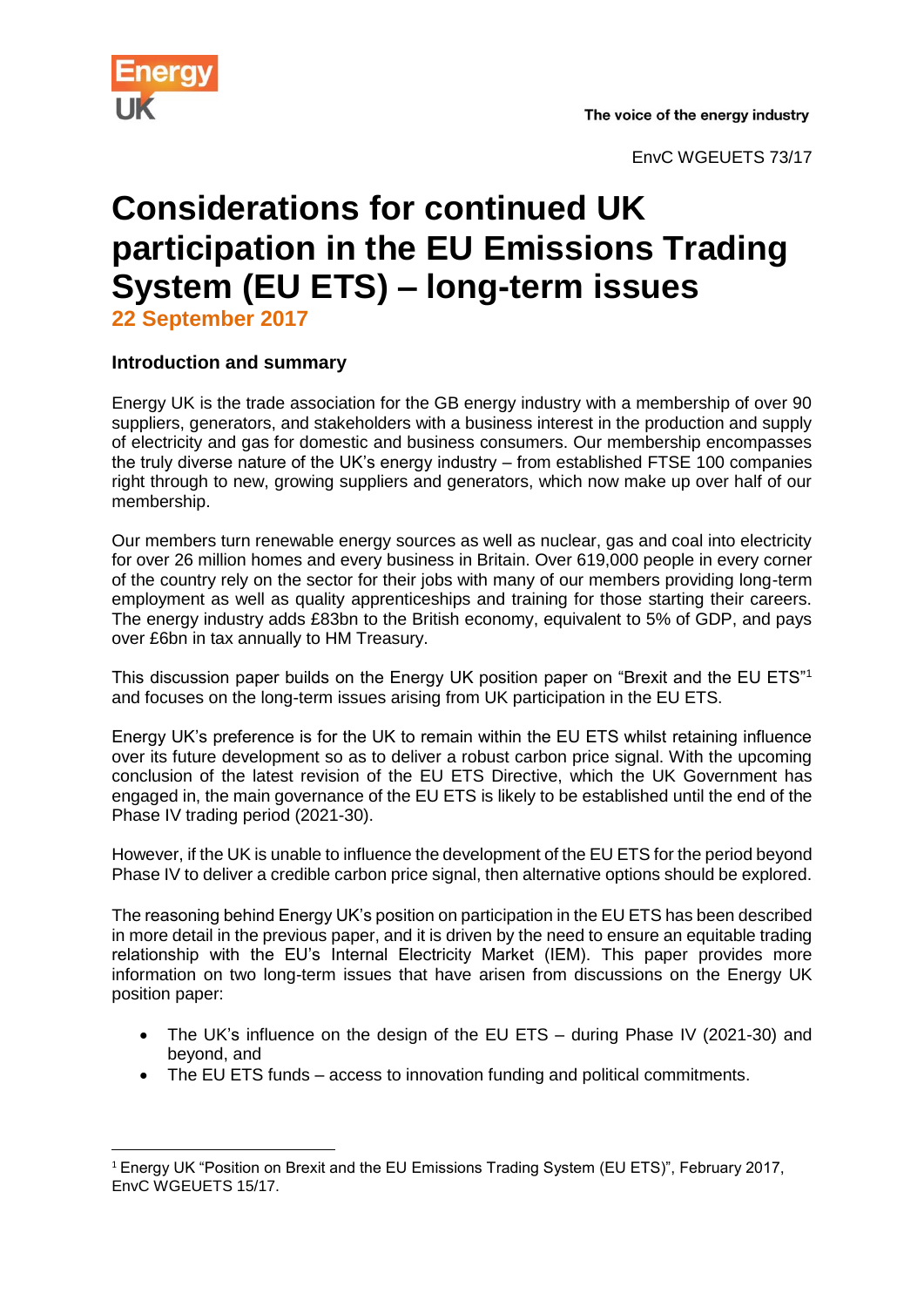## **1) The UK's influence on the design of the EU ETS – will the UK be a "ruletaker"?**

Energy UK understands that one of the major concerns for the UK Government and UK Parliament over continued long-term participation in the EU ETS is that the UK would remain subject to EU rules over which it had little or no influence.

However, in headline terms, whilst the UK will technically be a "rule-taker" if it participates in Phase IV of the EU ETS (2021-30), in practice it is not likely to be a rule-taker as the architecture for Phase IV has now broadly been set. Furthermore, the UK Government has engaged significantly on the latest revision of the EU ETS Directive, which includes the most controversial elements of ETS design, namely provisions to mitigate carbon leakage, which will continue to be so as the provisions are finalised (whilst the UK is still an EU Member State). Without the support of the UK Government in the Council and the UK MEPs in the European Parliament, it is very unlikely that the EU ETS Directive revision would have included its most important strengthening element i.e. the doubling of the Market Stability Reserve (MSR) outtake rate.

This is in addition to significant UK influence over the original design of the EU ETS for Phases I (2005-07), II (2008-12) and III (2013-2020) and, more recently, the back-loading decision agreed in 2014 and the introduction of the MSR agreed in 2015. Up until the end of Phase IV therefore, if the EU ETS does not develop during the course of Phase IV, the UK will have had the same level of influence on the main design elements of the EU ETS as any other EU Member State proportionate to its size, if not more.

As such, Energy UK considers that participation in Phase IV of the EU ETS is desirable so long as participation can be secured in such a way that the UK has sufficient influence over the development of the system throughout the trading phase.

The views of other UK sectors in the EU ETS are likely to be defined by their access to the EU Single Market. Since EU ETS participation, or a directly tradable mechanism, would be an obvious prerequisite for equitable trade with the equivalent industries in the EU, continued EU ETS participation is likely to be a preference for many UK sectors wanting continued access to the EU's Single Market. EEF, the trade association for the UK manufacturing industry, has called for tariff-free access to the EU Single Market, and would be aware that this would likely require equivalent carbon costs<sup>2</sup>.

A concern raised by some UK stakeholders is the EU ETS compliance costs for small emitters, but this would likely be the same for any robust ETS or other carbon reduction mechanism, whether UK or EU-wide in scope. Indeed an expanded opt-out for small emitters is expected to be agreed in the EU ETS Directive revision for Phase IV.

There are some other technical elements of the EU ETS which the Commission will adopt at a later stage through delegated legislation, such as the use of the funds, benchmarks for free allocations and auctioning timetables. However, as these are delegated acts, the UK would have less direct influence over these elements in any case. The UK can largely mitigate any loss of influence here by continued dialogue with the Commission and other stakeholders over the technical details of these regulations.

**.** 

<sup>2</sup> EEF (2017) – *UK Trade with the EU: a new trading order for the manufacturing industry* – [https://www.eef.org.uk/campaigning/news-blogs-and-publications/blogs/2017/mar/no-deal-is-a-no-go](https://www.eef.org.uk/campaigning/news-blogs-and-publications/blogs/2017/mar/no-deal-is-a-no-go-for-manufacturers)[for-manufacturers](https://www.eef.org.uk/campaigning/news-blogs-and-publications/blogs/2017/mar/no-deal-is-a-no-go-for-manufacturers)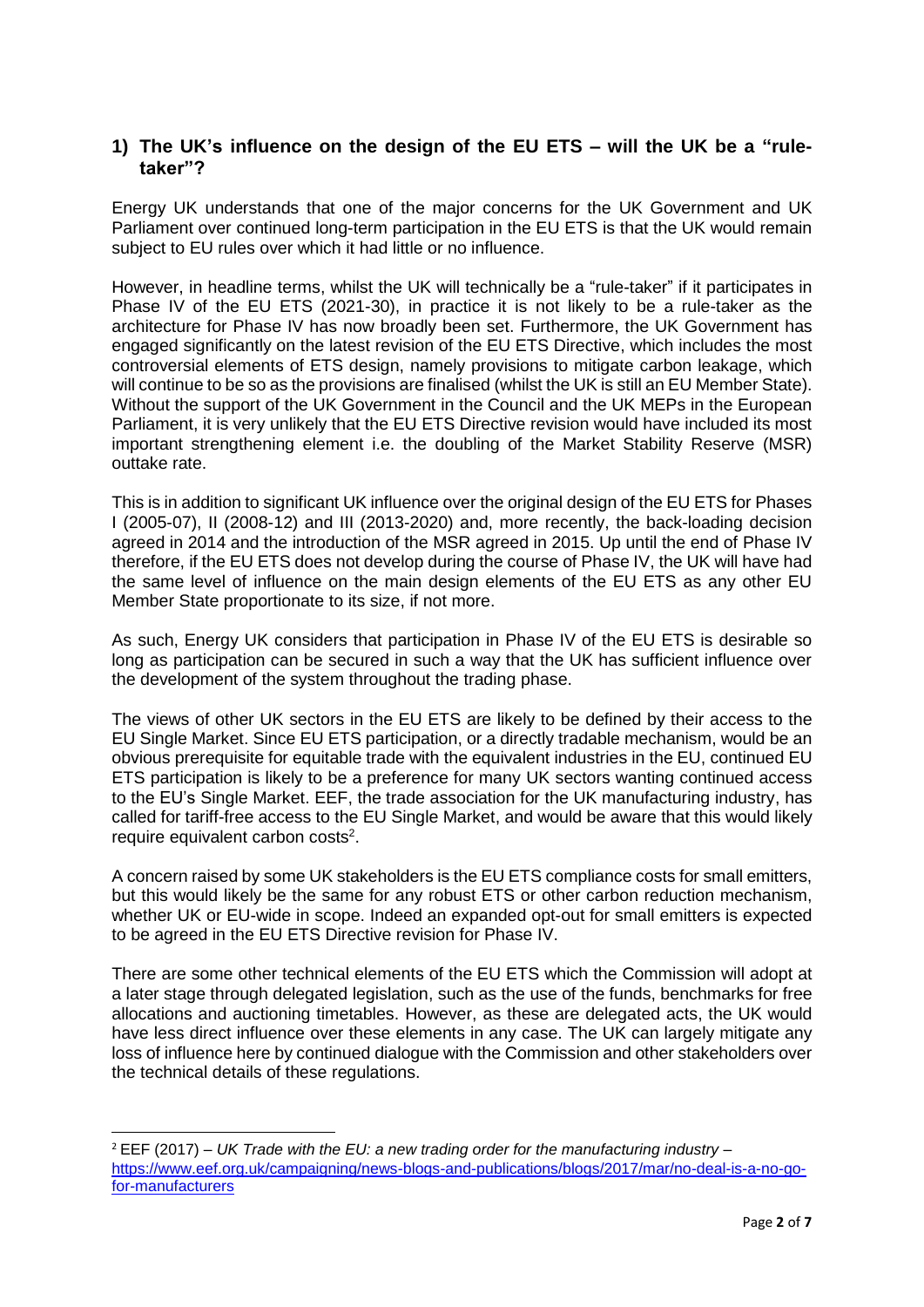### **Influencing EU ETS developments during Phase IV – The MSR review and the Paris review process**

UK influence may be missed more in Phase IV during the review of the parameters of the MSR (due by 2022) and the Paris Agreement review cycles in 2018/20, 2023/25 and 2028/30. The MSR review will be important to ensure a functioning EU ETS in the latter part of the next decade and the Paris reviews will of course be critical for ensuring that the long-term temperature targets within the Paris Agreement can be met.

The UK could retain influence in these areas through its excellent international climate change diplomacy via the Foreign and Commonwealth Office (FCO) and the Prime Minister's Office as well through the strong analytical capacity of the emissions trading team within the Department for Business, Energy and Industrial Strategy (BEIS).

For the **MSR review** – that is expected to take place in 2021 – the UK Government could use its strong analytical capability to directly aid the development of the review with the European Commission, as well as other key stakeholders in the European institutions, industry associations and the NGO community.

Any change to the MSR will be agreed by Qualified Majority Voting (QMV) in the Council, and by a simple majority in the European Parliament via co-decision, so the UK's votes in these institutions may be missed. Whether the UK would have been a deciding vote in the Council or the Parliament will only be known in hindsight.

For Energy UK, the main outcome for the MSR review to ensure a functioning EU ETS should be to ensure that the hedging band for the MSR – currently 400m and 833m – comes down in line with market participants' hedging requirements as they decarbonise. The European electricity industry association, EURELECTRIC, of which Energy UK is an active member, has already called for the hedging band to be reduced from 400-833m to 300-600m<sup>3</sup> (see Figure 1, overleaf). If the hedging bands are not adjusted downwards to match reduced hedging requirements, this could impact the development of a robust carbon price signal towards the end of Phase IV<sup>4</sup>.

For the **Paris review process** that will take place every five years, the UK Government can continue to have significant influence internationally through the continued work of the FCO and the Prime Minister's Office to promote the climate leadership of the UK and advocate increased ambition from other UNFCCC parties.

The main tools for increasing ambition within the EU ETS will be to address the annual Linear Reduction Factor (LRF) and retirements from the MSR. Rebasing is a popular proposal amongst some stakeholders, but it is unlikely that this would be done outside of an ETS Directive revision, which sets the cap for the upcoming phase.

**<sup>.</sup>** <sup>3</sup> EURELECTRIC (2016) - *EU ETS Reform: EURELECTRIC recommendations on proposals to strengthen the EU ETS* -

[http://www.eurelectric.org/media/295167/20161130\\_recommendation\\_to\\_strengthen\\_eu\\_ets-2016-](http://www.eurelectric.org/media/295167/20161130_recommendation_to_strengthen_eu_ets-2016-030-0608-01-e.pdf) [030-0608-01-e.pdf](http://www.eurelectric.org/media/295167/20161130_recommendation_to_strengthen_eu_ets-2016-030-0608-01-e.pdf)

<sup>4</sup> ICIS Tschach Solutions/EURELECTRIC (2016) - *Options to Strengthen the EU ETS* -

[http://www.eurelectric.org/media/295165/icis\\_study\\_options\\_to\\_strengthen\\_the\\_eu\\_ets\\_fin-2016-oth-](http://www.eurelectric.org/media/295165/icis_study_options_to_strengthen_the_eu_ets_fin-2016-oth-0104-02-e.pdf)[0104-02-e.pdf](http://www.eurelectric.org/media/295165/icis_study_options_to_strengthen_the_eu_ets_fin-2016-oth-0104-02-e.pdf)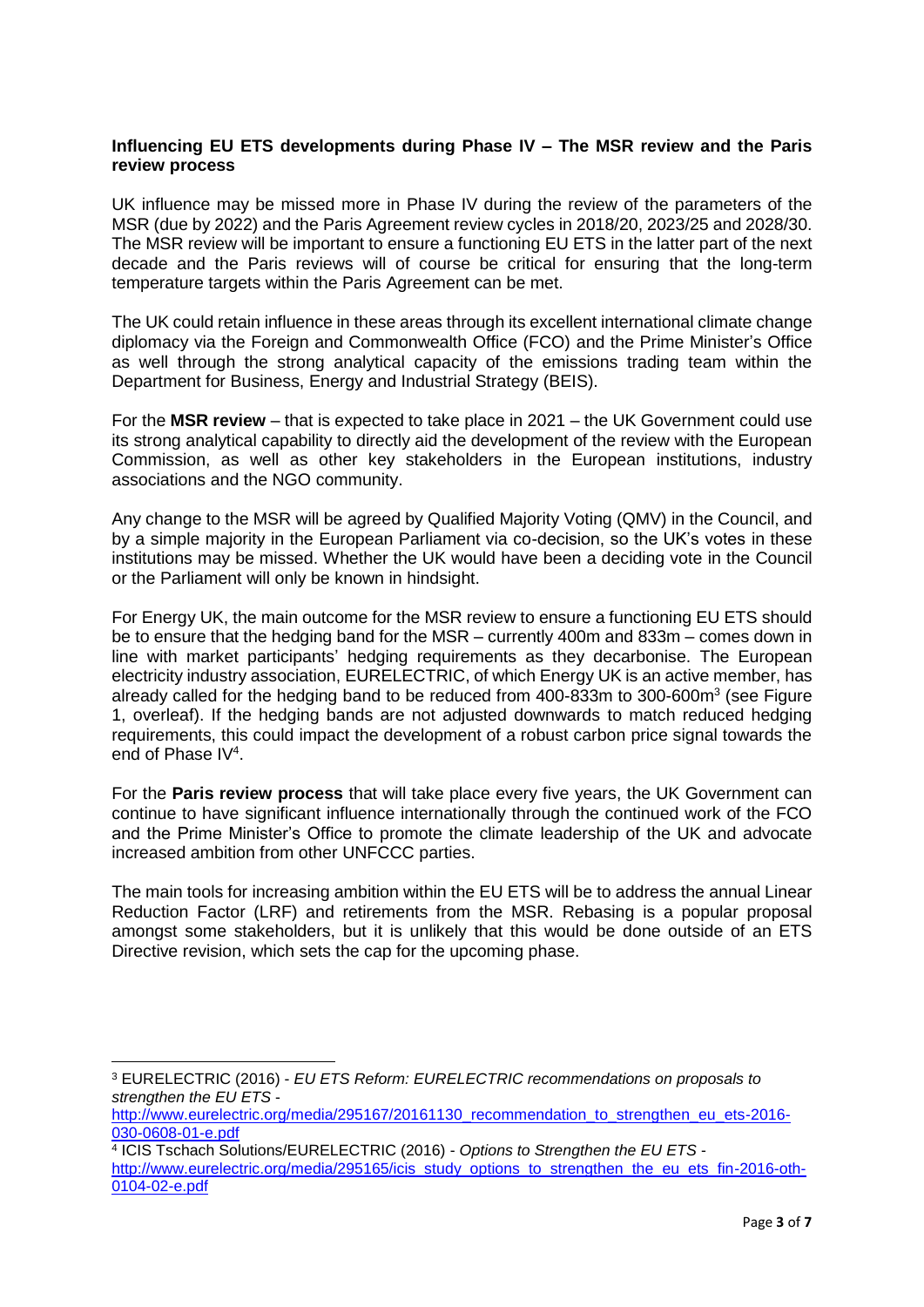

**Figure 1.** Eurelectric (2016) **-** Impact of 2.4% LRF and lowered MSR hedging band required within Phase IV, on top of MSR outtake rate increase expected to be agreed in EU ETS Directive. From "*EU ETS Reform: EURELECTRIC recommendations on proposals to strengthen the EU ETS*"

Within the current revision of the ETS Directive, one of the policies to increase ambition that has in effect been agreed is the retirement of allowances from the MSR. However, whilst MSR retirements are good for the environmental integrity of the EU ETS, they have a limited market impact as the allowances will only return to the market in relatively small volumes (100m/year) and not for at least another decade.

In this respect, the primary tool to tighten the EU ETS cap and increase ambition to the higher end of the EU's indicative long-term greenhouse gas target of an 80-95% reduction by 2050 on 1990 levels, is the LRF. The LRF is currently set at 1.74%, and due to be increased to 2.2% for Phase IV in the current revision of the EU ETS Directive. Of note is that the European Parliament's position for the ongoing revision includes a review of a 2.4% LRF in 2024. In the revision, Energy UK and EURELECTRIC supported an LRF of at least 2.4%, and would support a within-phase LRF increase to take effect on 1 January 2026.

Whilst the UK will not be involved in Council discussions for decisions on the LRF, there is a political convention that the LRF and high-level climate targets are set by unanimity in the European Council as per 2007 and 2014 European Council Summits for the respective 2020 and 2030 targets. Therefore, the "lowest common denominator" is usually the key decisionmaker and consequently the UK's absence in the European Council is unlikely to have a material impact in practice on the outcome of negotiations on the future level of the LRF.

If, towards the end of Phase IV, the UK is unable to influence the development of the EU ETS beyond 2030, then Energy UK would agree that alternative options compatible with equitable trading with the Internal Electricity Market should be explored.

However, if the hedging band can be lowered at the MSR review and the LRF is progressively tightened over time, Energy UK is confident a more robust price signal into the end of the 2020s and 2030s can be delivered through the EU ETS – building on the changes likely to be agreed in the current EU ETS Directive revision that will breathe life into the EU ETS in the coming years.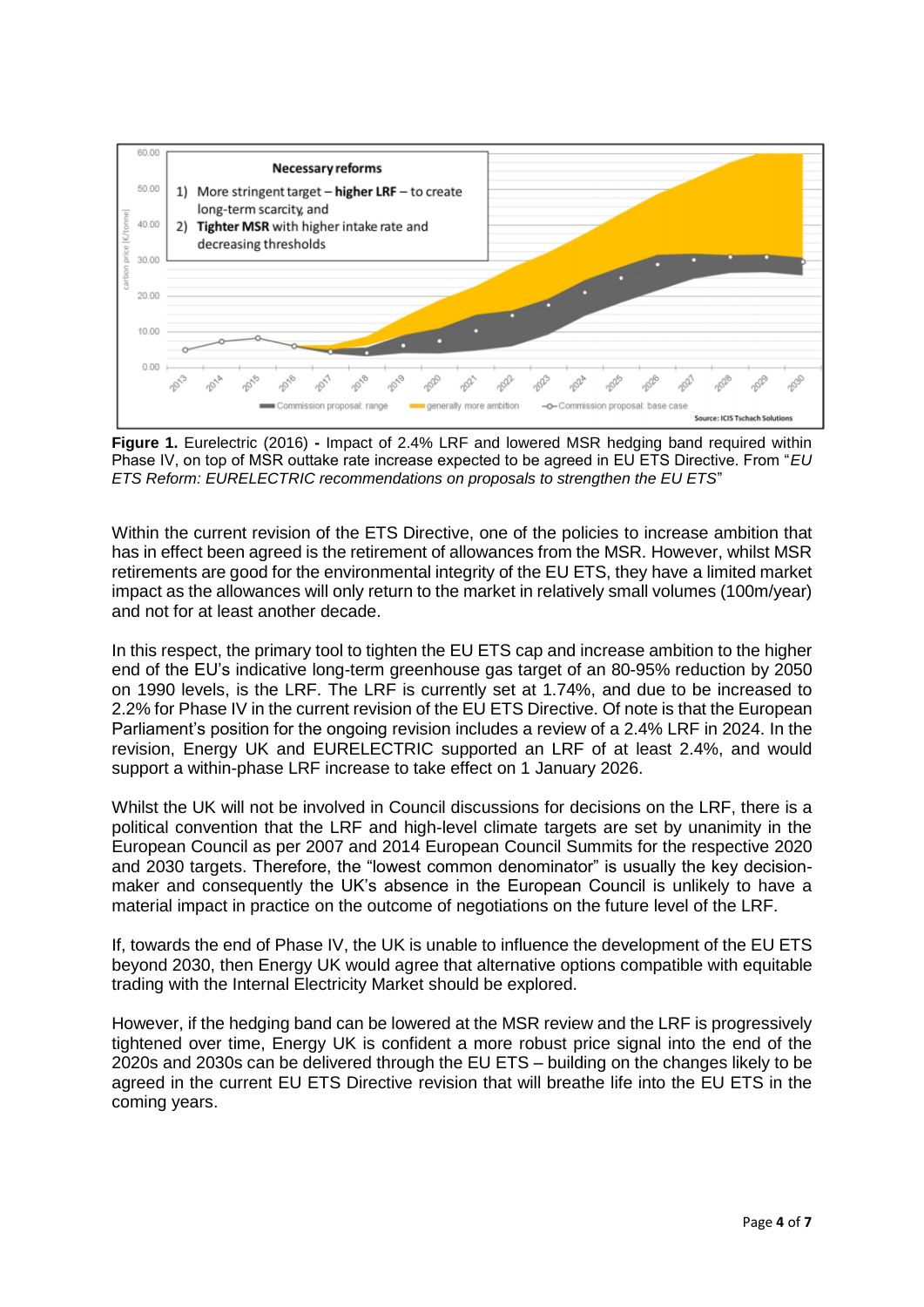### **Influencing EU ETS developments beyond Phase IV?**

Beyond 2030, the EU ETS Directive will need to be revised again for Phase V (2031-40). As noted previously, the major controversial elements of ETS design are the carbon leakage provisions covered in the revised EU ETS Directive. The UK Government would then need to consider whether it is comfortable with the rules that would be put in place at the time. A key consideration is that EU ETS participation/linkage would likely be a fundamental component of any equitable trading relationship with the EU Single Market for those sectors covered by the EU ETS.

However, carbon leakage provisions only need to be put in place to maintain international competiveness by mitigating differences in carbon prices globally. It would be hoped that beyond 2030, there would be a focus on minimising carbon leakage concerns through linkage with ETSs elsewhere in the world rather than continued free allocations across a wide range of sectors.

Energy UK is optimistic for the development of carbon trading elsewhere in the world, given that Article 6 of the Paris Agreement encourages the development of emissions trading mechanisms to meet the Nationally Determined Contributions (NDCs). Even now, as highlighted in Figure 2, there is significant ETS development currently ongoing internationally including the creation of the world's largest carbon market in China, which is expected to be introduced by the end of this year. If looking to influence the development of the EU ETS beyond 2030, the UK Government could have more success by focussing its attention on international carbon discussions in collaboration with the EU, rather than on the EU's legislative process itself.



**Figure 2**. IETA (2015) – From *"The 2015 Paris Agreement, Carbon Pricing and Markets: Connecting the Dots"*

Indeed, it is possible that future revisions to widen the geographic scope of the EU ETS will result in third countries having some direct input in future governance, so that all participants have some influence on the design of the scheme. This could include the European Economic Area (Iceland, Liechtenstein and Norway), which already participates in the EU ETS without direct input into its rules, or even Switzerland, Turkey, Ukraine and the western Balkans which either have, or are developing, ETSs neighbouring the EU ETS.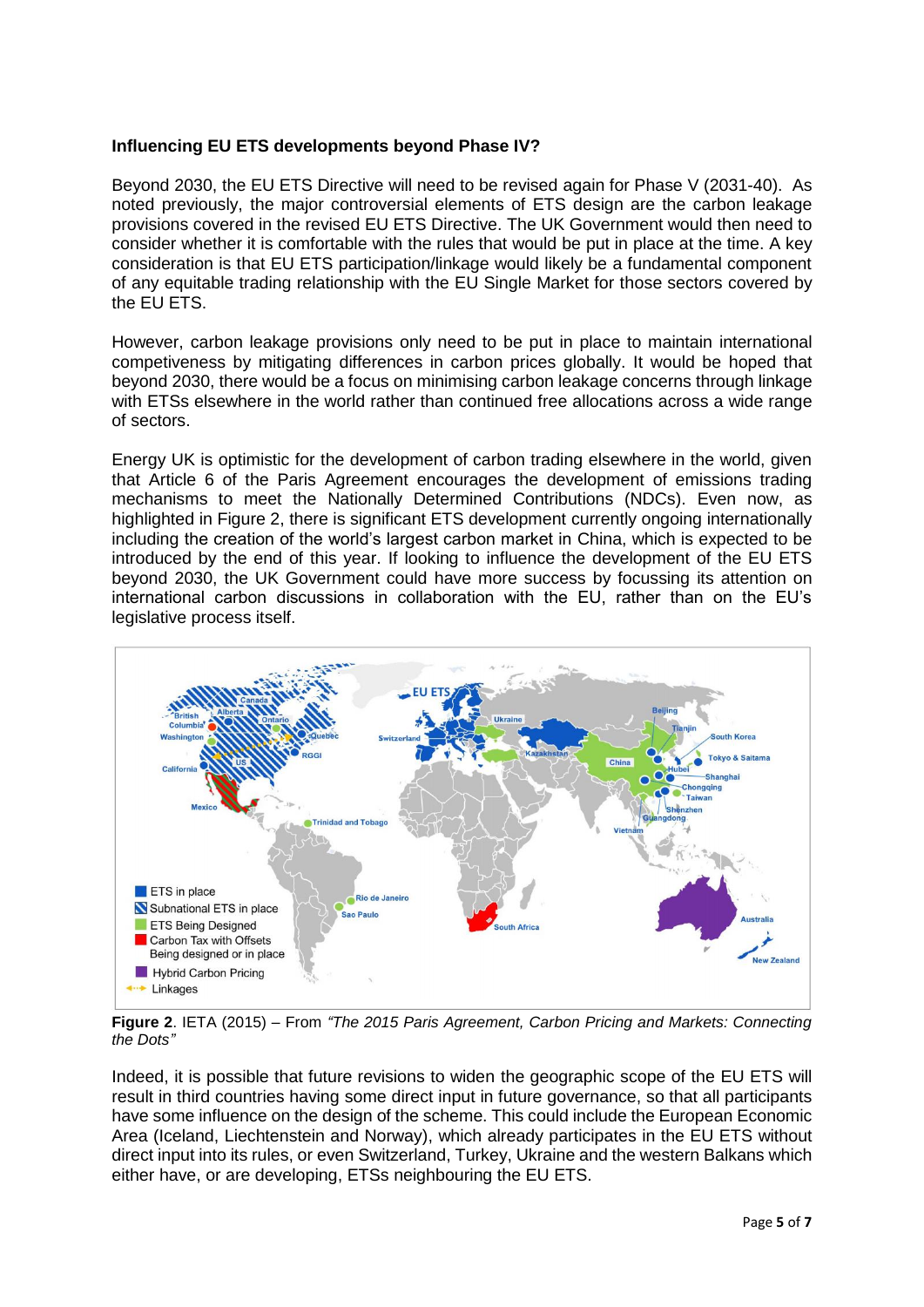# **2) The EU ETS funds – Loss of innovation funding and political implications of commitments made**

Firstly, if the UK leaves the EU ETS it will lose access to the **Innovation Fund**, where 400- 600m allowances will be auctioned off between 2021-30 to fund low carbon innovation for the energy and industrial sectors. Depending on carbon prices, this could be worth in the region of €10 billion<sup>5</sup> over the period 2021-30. There would be a limited impact on the rest of the EU of a UK exit from the EU ETS, as it could be assumed that the Innovation Fund would be reduced proportionately if the UK lost access. In this event, Energy UK would expect an equivalent level of funding to be put in place for UK stakeholders by the UK Government on a proportionate basis.

The second EU ETS fund is the **Modernisation Fund**, which will provide 2% of all allowances to be auctioned over the period 2021-30 for the modernisation of the energy systems in 10 lower income Member States. This fund was part of the 2030 climate and energy targets that were agreed at the European Council Summit in October 2014, where the UK was a major advocate for a higher 40% greenhouse gas reduction target on 1990 levels, rather than  $35\%$ <sup>6</sup>.

To secure agreement from the lower income Member States for a higher EU target ahead of the Paris climate change talks in December 2015, the Modernisation Fund was created to compensate them for the increased EU ETS compliance costs.

As part of the 2030 climate and energy targets that were agreed at the European Council Summit in October 2014, it was also agreed that 10% of allowances to be auctioned would be transferred to lower income Member States for the purposes of solidarity, growth and interconnection. The UK is a significant contributor to this transfer through its large share of allowances to be auctioned. As with the Modernisation Fund, the solidarity transfer was important in securing agreement from lower income Member States to accept a higher greenhouse gas reduction target.

There is no precedent for how an adjustment to the ETS cap would be made if the UK were to leave the EU ETS. Even if there were an agreement to cancel the UK allowances, there may be strong opposition to reducing the absolute volume of allowances within the Modernisation Fund, in effect increasing the relative proportion of EU ETS allowances above 2%, which would depress the EU ETS price by negatively impacting the supply-demand balance.

 $\overline{a}$ 

<sup>&</sup>lt;sup>5</sup> Energy UK calculation - 500 million allowances auctioned at an assumed average EU ETS price of €20.

<sup>6</sup> UK Department for Energy and Climate Change (DECC 2013) - UK analysis of EU 2030 GHG target options -

[https://www.gov.uk/government/uploads/system/uploads/attachment\\_data/file/253209/UK\\_Analysis\\_o](https://www.gov.uk/government/uploads/system/uploads/attachment_data/file/253209/UK_Analysis_of_EU_2030_GHG_Targets_FINAL_TO_WEBSITE.pdf) [f\\_EU\\_2030\\_GHG\\_Targets\\_FINAL\\_TO\\_WEBSITE.pdf](https://www.gov.uk/government/uploads/system/uploads/attachment_data/file/253209/UK_Analysis_of_EU_2030_GHG_Targets_FINAL_TO_WEBSITE.pdf)